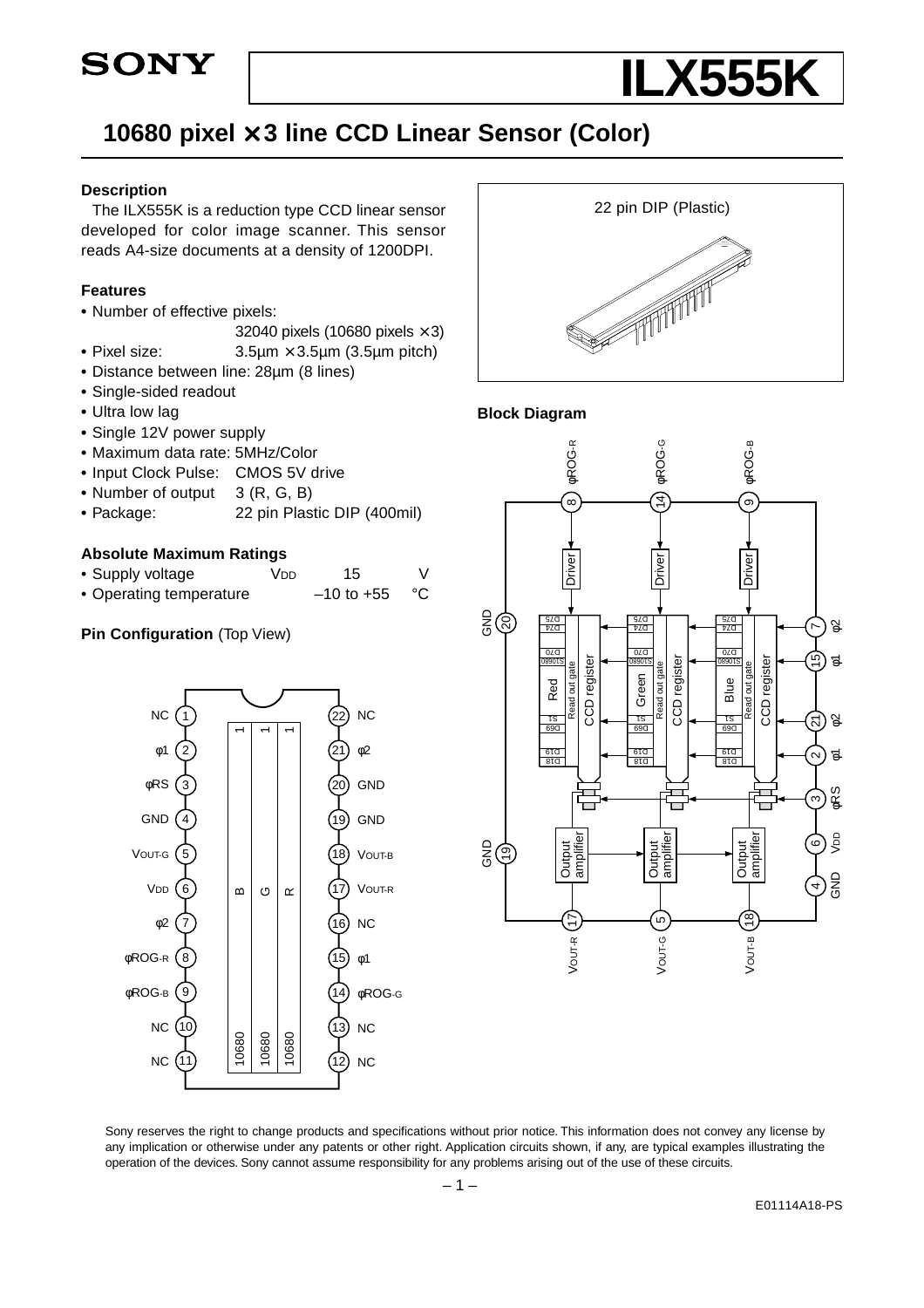## **Pin Description**

| Pin No.         | Symbol                | Description           | Pin No.         | Symbol        | Description          |
|-----------------|-----------------------|-----------------------|-----------------|---------------|----------------------|
| 1               | <b>NC</b>             | <b>NC</b>             | 12              | <b>NC</b>     | <b>NC</b>            |
| 2               | $\phi$ 1              | Clock pulse input     | 13              | <b>NC</b>     | <b>NC</b>            |
| 3               | $\phi$ RS             | Clock pulse input     | 14              | <b>¢ROG-G</b> | Clock pulse input    |
| 4               | <b>GND</b>            | <b>GND</b>            | 15 <sub>2</sub> | $\phi$ 1      | Clock pulse input    |
| 5               | VOUT-G                | Signal output (green) | 16              | <b>NC</b>     | <b>NC</b>            |
| 6               | <b>V<sub>DD</sub></b> | 12V power supply      | 17              | <b>VOUT-R</b> | Signal output (red)  |
| $\overline{7}$  | $\phi$ 2              | Clock pulse input     | 18              | VOUT-B        | Signal output (blue) |
| 8               | <b>¢ROG-R</b>         | Clock pulse input     | 19              | <b>GND</b>    | <b>GND</b>           |
| 9               | <b>¢ROG-в</b>         | Clock pulse input     | 20              | <b>GND</b>    | <b>GND</b>           |
| 10 <sup>1</sup> | <b>NC</b>             | <b>NC</b>             | 21              | $\phi$ 2      | Clock pulse input    |
| 11              | <b>NC</b>             | <b>NC</b>             | 22              | <b>NC</b>     | <b>NC</b>            |

## **Recommended Supply Voltage**

| Item | Min. | Typ. | Max. | Unit |
|------|------|------|------|------|
| /dd  | 44   | 12.0 | 12.6 |      |

# **Clock Characteristics**

| Item                                 | Symbol                      | Min. | Typ. | Max. | Unit |
|--------------------------------------|-----------------------------|------|------|------|------|
| Input capacity of $\phi$ 1, $\phi$ 2 | $C_{\Phi 1}$ , $C_{\Phi 2}$ |      | 1200 |      | рF   |
| Input capacity of $\phi$ RS          | <b>CORS</b>                 |      | 10   |      | рF   |
| Input capacity of $\phi$ ROG         | <b>COROG</b>                |      | 10   |      | pF   |

#### **Clock Frequency**

| Item              | Symbol                    | Min.                     | Typ. | Max. | Unit |
|-------------------|---------------------------|--------------------------|------|------|------|
| φRS<br>φ1,<br>φ2, | $f\phi_1$<br>fors<br>fф2, | $\overline{\phantom{a}}$ |      | ັ    | MHz  |

#### **Input Clock Pulse Voltage Condition**

| Item                    |            | Min.                     | Typ. | Max. | Unit |
|-------------------------|------------|--------------------------|------|------|------|
| φ1, φ2, φRS, φROG pulse | High level | 4.75                     | 5.0  | 5.25 |      |
| voltage                 | Low level  | $\overline{\phantom{0}}$ |      | 0.1  |      |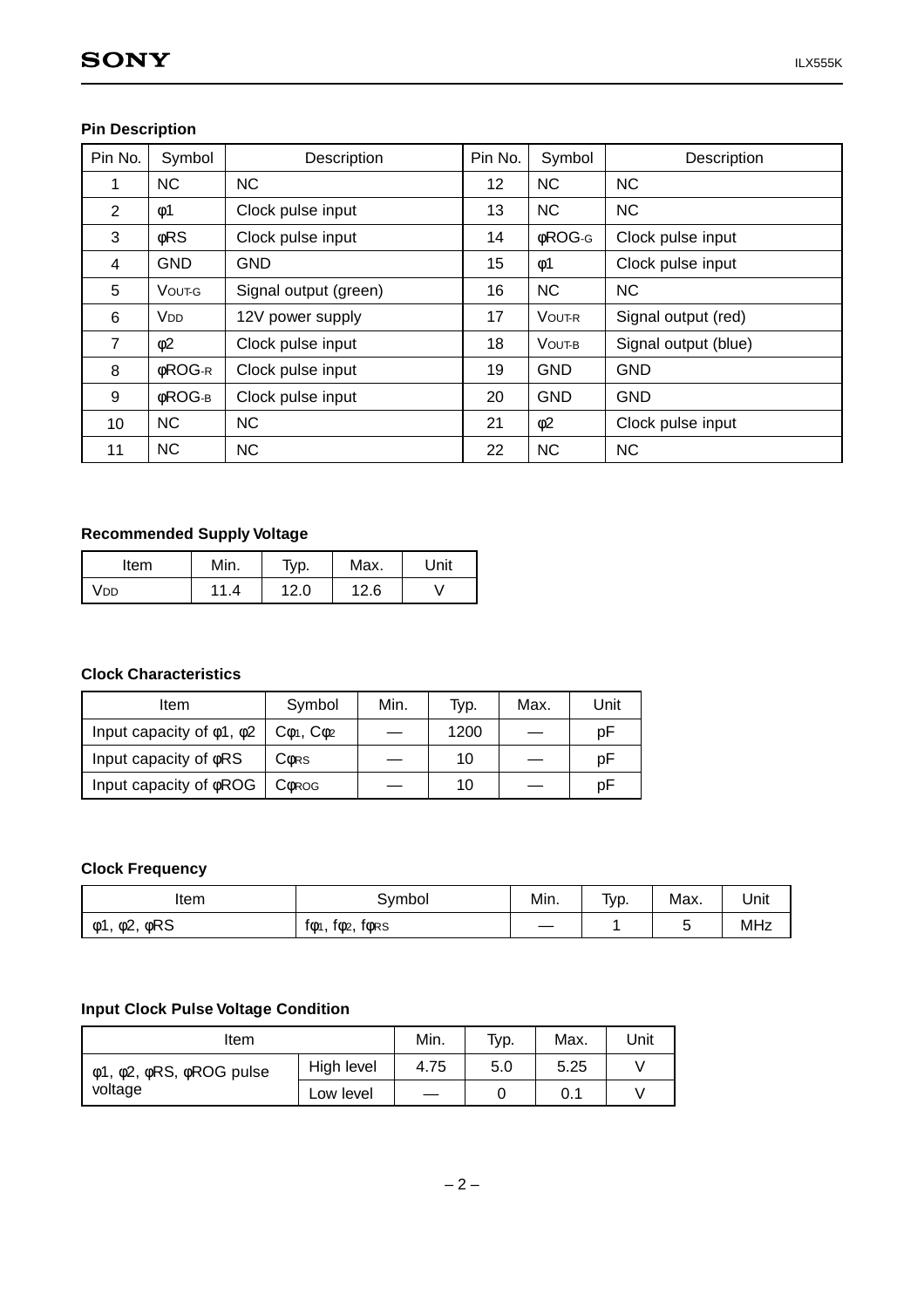#### **Electrooptical Characteristics** (Note 1)

(Ta =  $25^{\circ}$ C, VDD = 12V, fors = 1MHz, Input clock =  $5Vp-p$ ,

Light source =  $3200K$ , IR cut filter CM-500S (t = 1.0mm))

| <b>Item</b>               |             | Symbol         | Min. | Typ.           | Max. | Unit              | Remarks |
|---------------------------|-------------|----------------|------|----------------|------|-------------------|---------|
|                           | Red         | <b>RR</b>      | 0.98 | 1.5            | 2.02 |                   |         |
| Sensitivity               | Green       | R <sub>G</sub> | 0.98 | 1.5            | 2.02 | $V/(l x \cdot s)$ | Note 2  |
|                           | <b>Blue</b> | Rв             | 0.85 | 1.3            | 1.75 |                   |         |
| Sensitivity nonuniformity |             | <b>PRNU</b>    |      | 4              | 20   | %                 | Note 3  |
| Saturation output voltage |             | <b>V</b> SAT   | 1.5  | 1.8            |      | $\vee$            | Note 4  |
|                           | Red         | <b>SER</b>     | 0.74 | 1.20           |      |                   |         |
| Saturation exposure       | Green       | <b>SEG</b>     | 0.74 | 1.20           |      | $ x \cdot s$      | Note 5  |
|                           | <b>Blue</b> | <b>SEB</b>     | 0.86 | 1.38           |      |                   |         |
| Dark voltage average      |             | <b>VDRK</b>    |      | $\overline{2}$ | 5    | mV                |         |
| Dark signal nonuniformity |             | <b>DSNU</b>    |      | 4              | 12   | mV                | Note 6  |
| Image lag                 |             | IL             |      | 0.02           |      | %                 | Note 7  |
| Supply current            |             | <b>VDD</b>     |      | 30             | 50   | mA                |         |
| Total transfer efficiency |             | TTE            | 92   | 98             |      | %                 |         |
| Output impedance          |             | Zo             |      | 360            |      | Ω                 |         |
| Offset level              |             | Vos            |      | 4.7            |      | V                 | Note 8  |

#### **Notes)**

- 1. In accordance with the given electrooptical characteristics, the black level is defined as the average value of D18, D19 to D67.
- 2. For the sensitivity test light is applied with a uniform intensity of illumination.
- 3. PRNU is defined as indicated below. Ray incidence conditions are the same as for Note 2.  $V$ OUT = 500mV (Typ.)

$$
PRNU = \frac{(V_{MAX} - V_{MIN})/2}{V_{AVE}} \times 100 [%]
$$

- 4. Use below the minimum value of the saturation output voltage.
- 5. Saturation exposure is defined as follows.

$$
SE = \frac{V_{SAT}}{R}
$$

Where R indicates RR, RG, RB, and SE indicates SER, SEG, SEB.

- 6. Optical signal accumulated time τ int stands at 5.5ms.
- 7. VOUT-G =  $500$ mV (Typ.)
- 8. Vos is defined as indicated bellow. VOUT indicates VOUT-R, VOUT-G and VOUT-B.

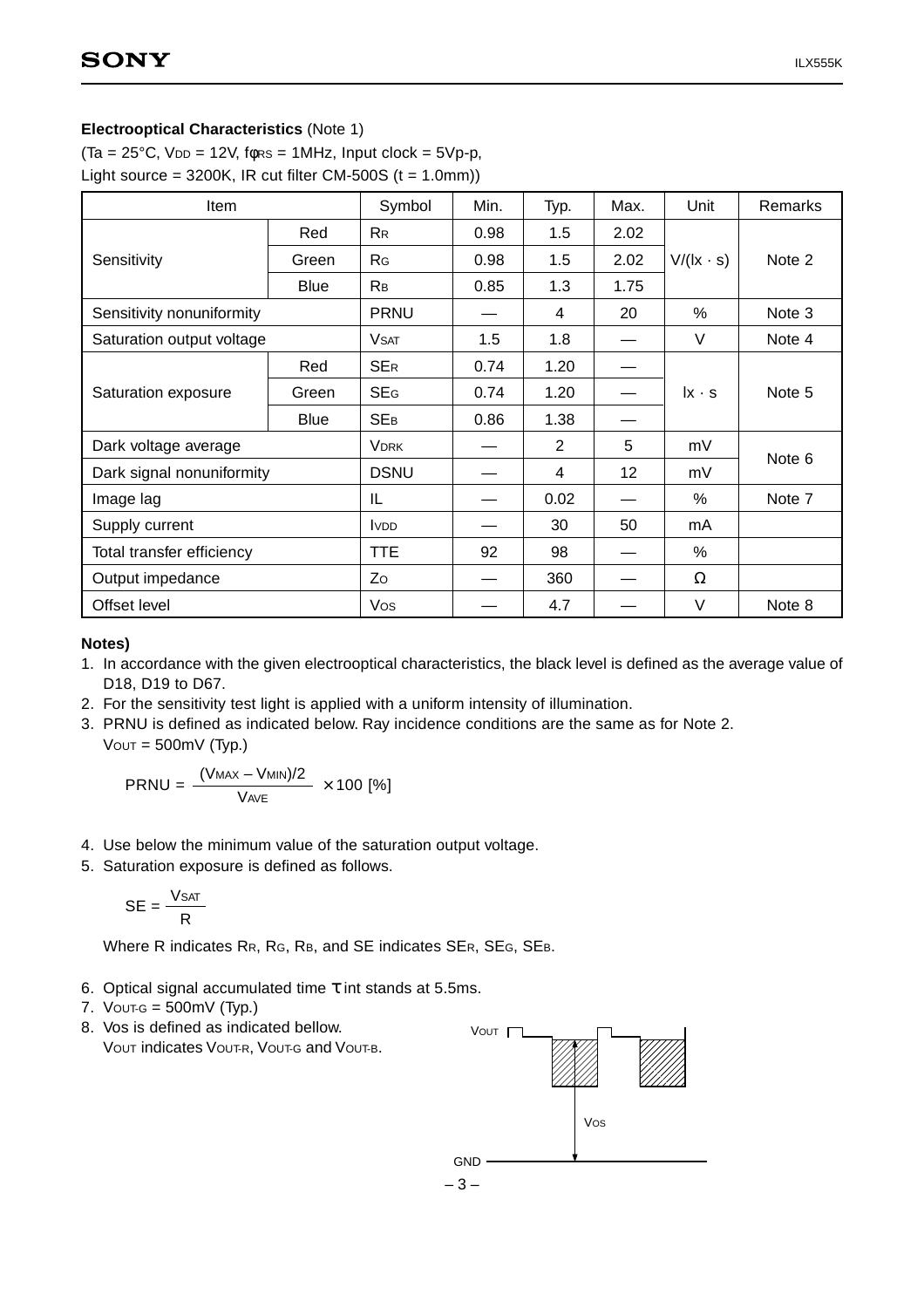

Note) The transfer pulses (φ1, φ2) must have more than 10755 cycles. VOUT indicates VOUT-R, VOUT-G, VOUT-B. φROG indicates φROG-R, φROG-G, φROG-B.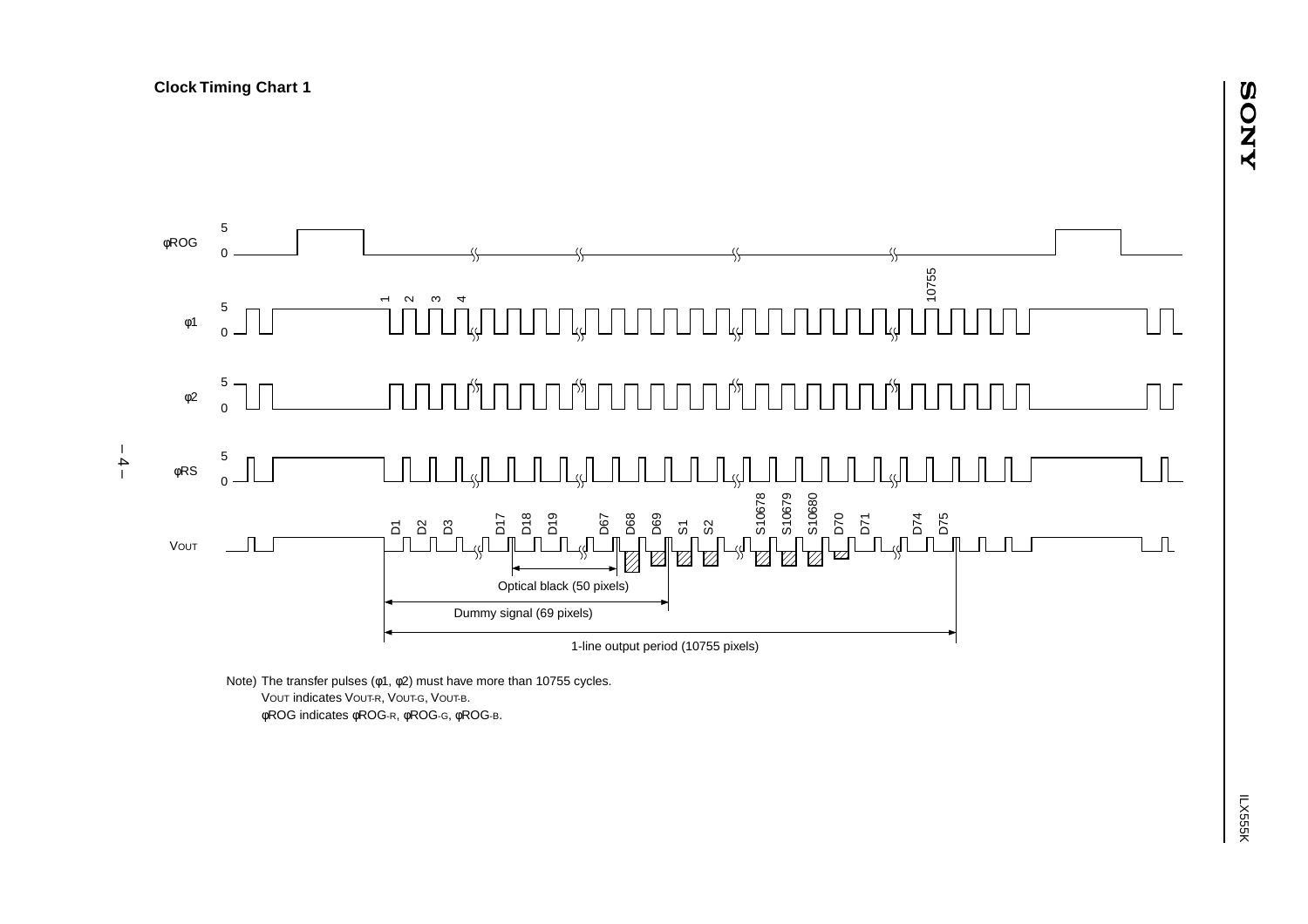# **Clock Timing Chart 2**



# **Clock Timing Chart 3**

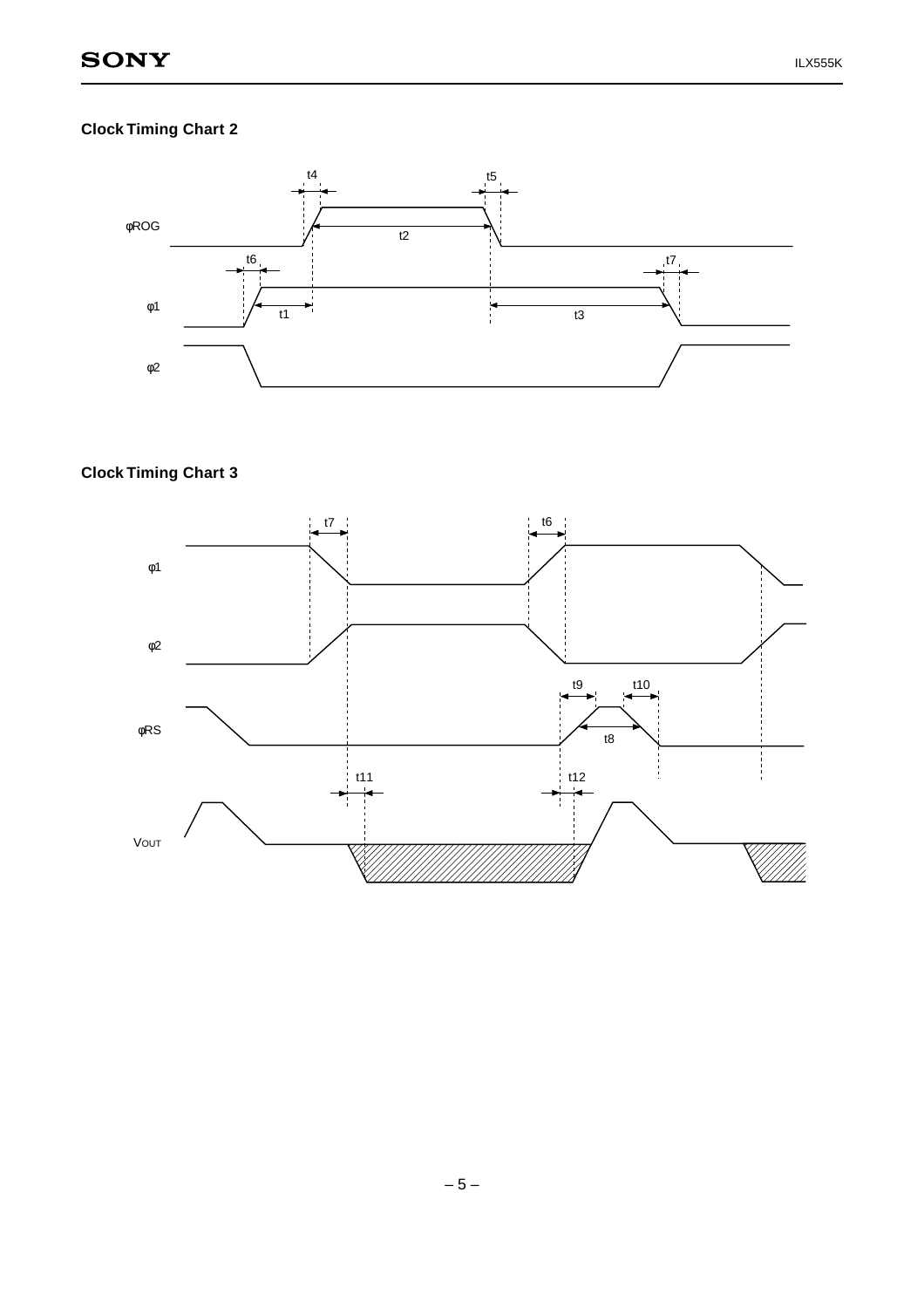# **Clock Pulse Recommended Timing**

| <b>Item</b>                           | Symbol         | Min.     | Typ.   | Max. | Unit |
|---------------------------------------|----------------|----------|--------|------|------|
| φROG, φ1 pulse timing                 | t1             | 50       | 100    |      | ns   |
| <b>¢ROG</b> pulse high level period   | t2             | 3        | 5      |      | μs   |
| φROG, φ1 pulse timing                 | t3             | 1        | 2      |      | μs   |
| φROG pulse rise time                  | t4             | 0        | 5      |      | ns   |
| <b>¢ROG</b> pulse fall time           | t5             | 0        | 5      |      | ns   |
| φ1 pulse rise time/φ2 pulse fall time | t <sub>6</sub> | 0        | 20     |      | ns   |
| φ1 pulse fall time/φ2 pulse rise time | t7             | 0        | 20     |      | ns   |
| <b>¢RS</b> pulse high level period    | t8             | 30       | $50*1$ |      | ns   |
| φRS pulse rise time                   | t <sub>9</sub> | $\Omega$ | 20     |      | ns   |
| φRS pulse fall time                   | t10            | $\Omega$ | 20     |      | ns   |
|                                       | t11            |          | 40     |      | ns   |
| Signal output delay time              | t12            |          | 20     |      | ns   |

∗**<sup>1</sup>** These timing is the recommended condition under fφRS = 1MHz.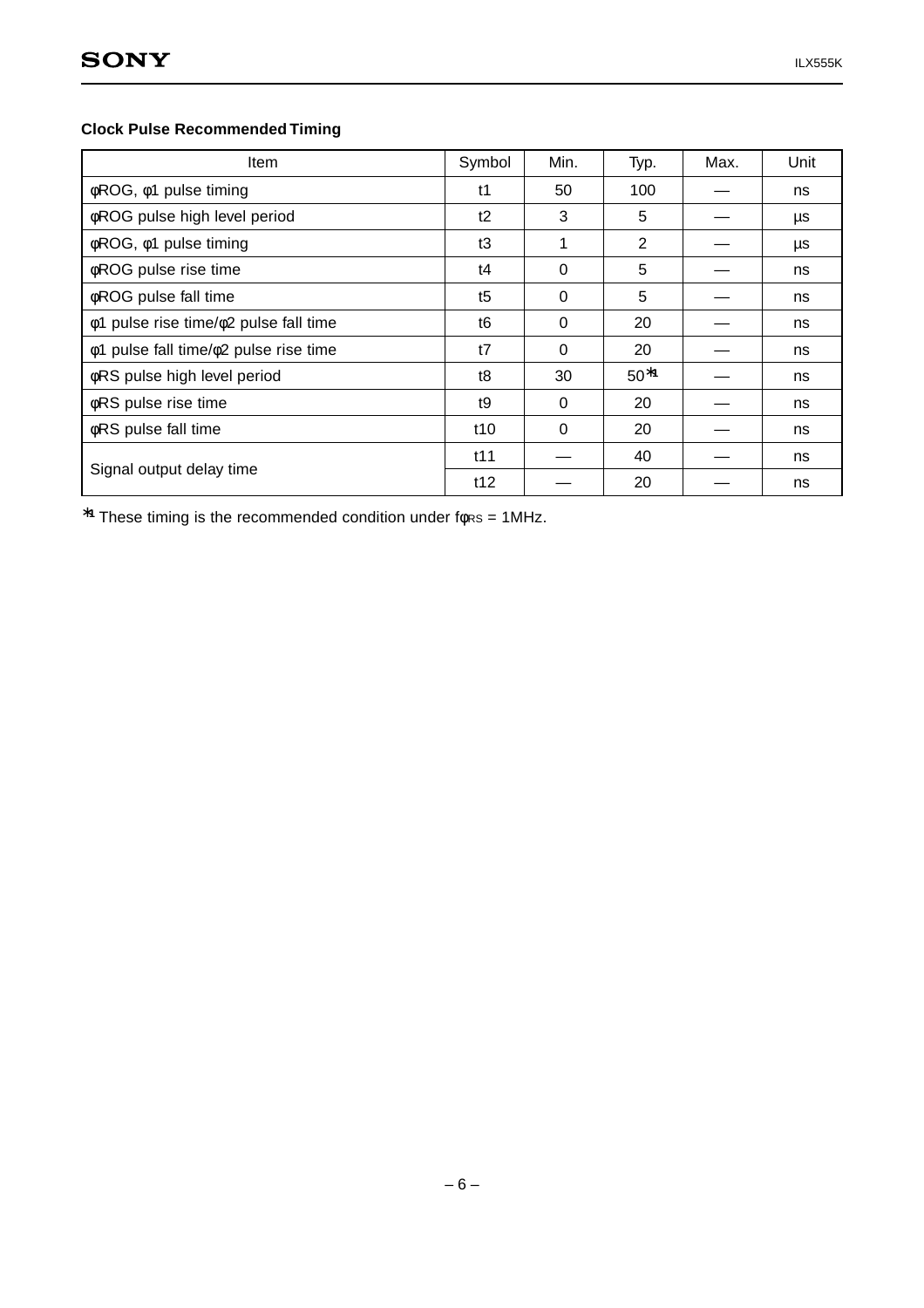

<sup>∗</sup> Data rate fφRS = 1MHz

Application circuits shown are typical examples illustrating the operation of the devices. Sony cannot assume responsibility for any problems arising out of the use of these circuits or for any infringement of third party patent and other right due to same.

–<br>– 2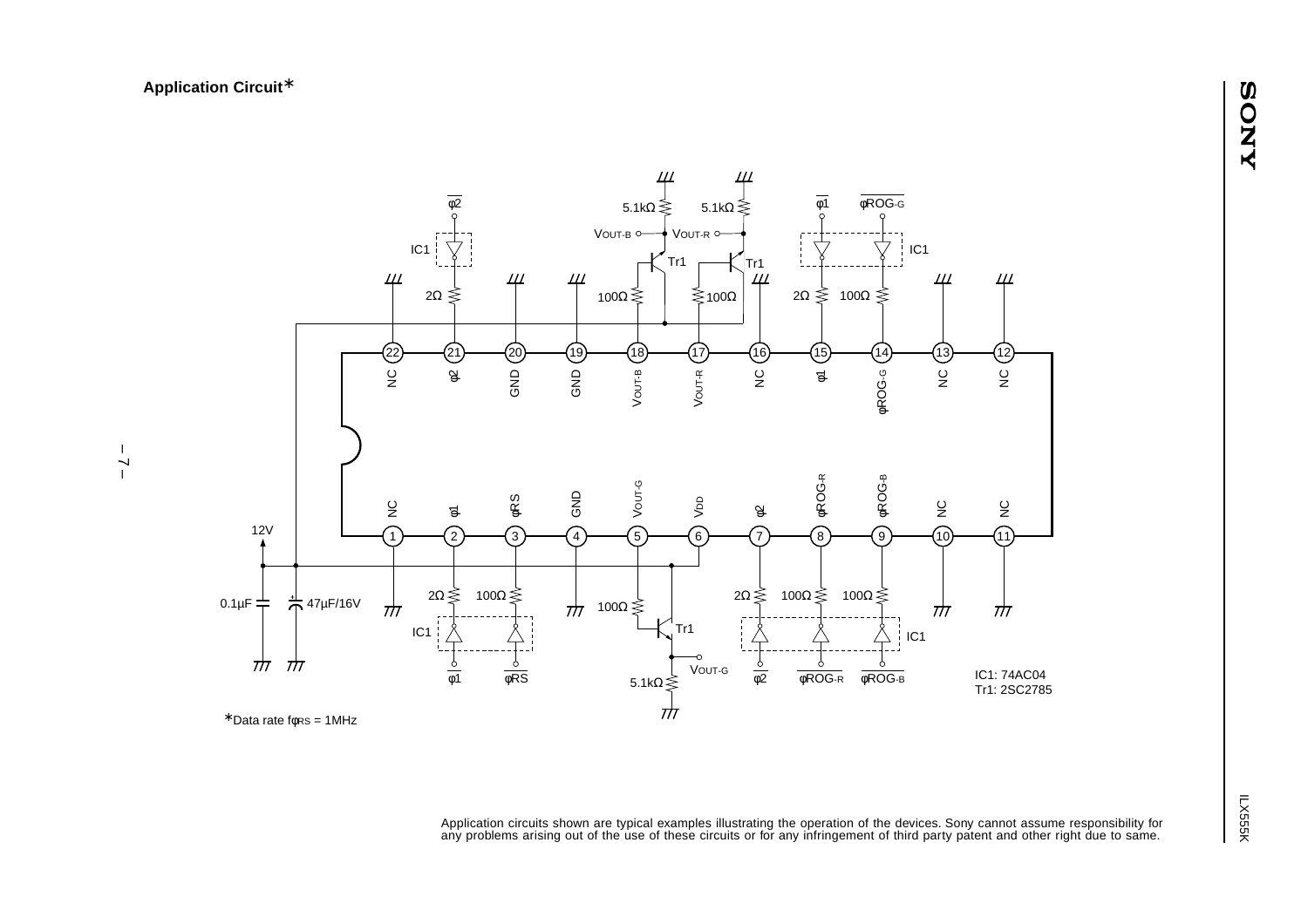



**Spectral sensitivity characteristics (Standard characteristics)**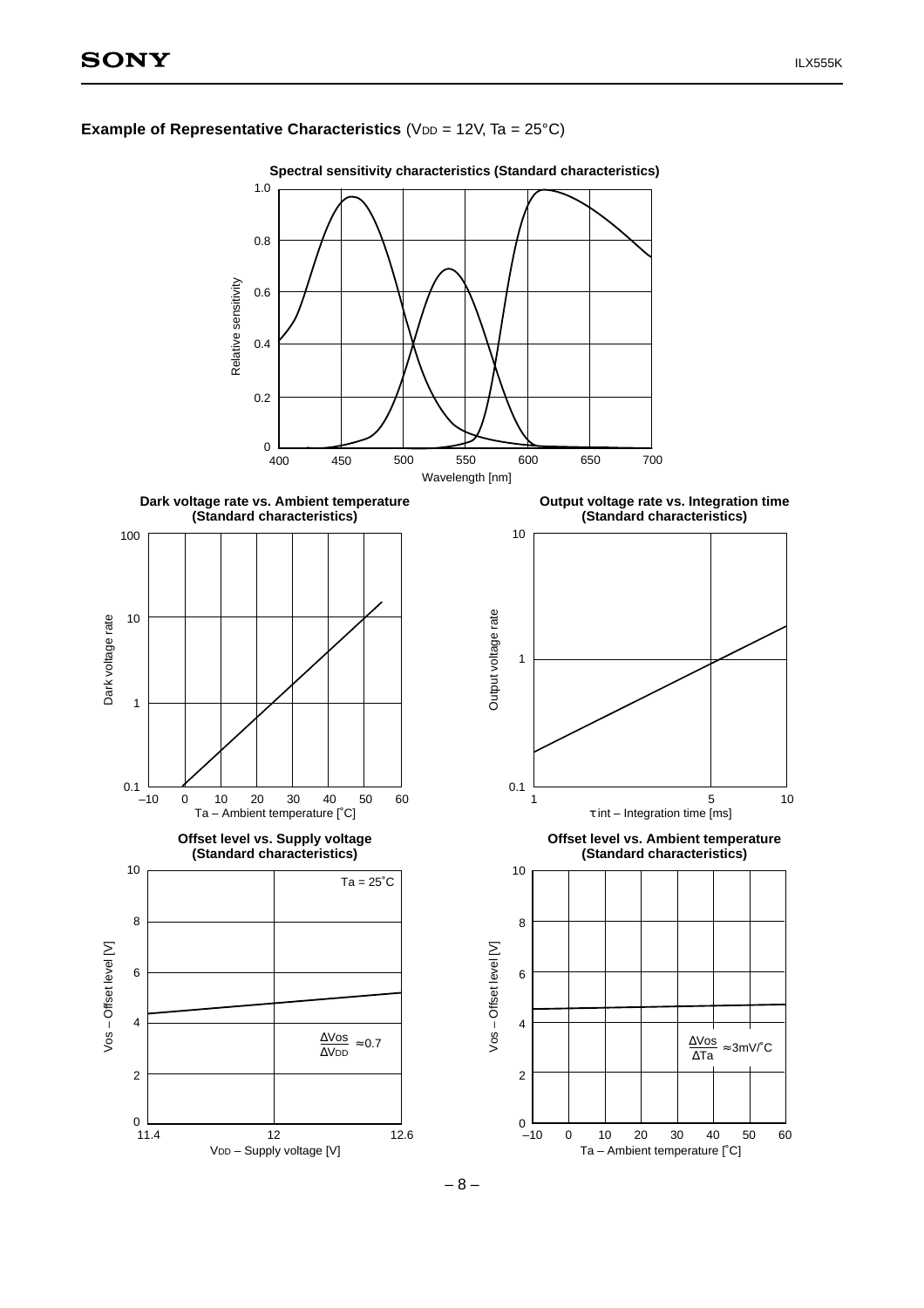## **Notes of Handling**

1) Static charge prevention

CCD image sensors are easily damaged by static discharge. Before handling be sure to take the following protective measures.

- a) Either handle bare handed or use non chargeable gloves, clothes or material. Also use conductive shoes.
- b) When handling directly use an earth band.
- c) Install a conductive mat on the floor or working table to prevent the generation of static electricity.
- d) Ionized air is recommended for discharge when handling CCD image sensor.
- e) For the shipment of mounted substrates, use boxes treated for prevention of static charges.
- 2) Notes on Handling CCD Packages

The following points should be observed when handling and installing packages.

- a) Remain within the following limits when applying static load to the package:
	- (1) Compressive strength: 39N/surface (Do not apply load more than 0.7mm inside the outer perimeter of the glass portion.)
	- (2) Shearing strength: 29N/surface
	- (3) Tensile strength: 29N/surface
	- (4) Torsional strength: 0.9Nm



- b) In addition, if a load is applied to the entire surface by a hard component, bending stress may be generated and the package may fracture, etc., depending on the flatness of the ceramic portion. Therefore, for installation, either use an elastic load, such as a spring plate, or an adhesive.
- c) Be aware that any of the following can cause the package to crack or dust to be generated.
	- (1) Applying repetitive bending stress to the external leads.
	- (2) Applying heat to the external leads for an extended period of time with soldering iron.
	- (3) Rapid cooling or heating.
	- (4) Prying the plastic portion and ceramic portion away at a support point of the adhesive layer.
	- (5) Applying the metal a crash or a rub against the plastic portion.

Note that the preceding notes should also be observed when removing a component from a board after it has already been soldered.

#### 3) Soldering

- a) Make sure the package temperature does not exceed 80°C.
- b) Solder dipping in a mounting furnace causes damage to the glass and other defects. Use a grounded 30W soldering iron and solder each pin in less then 2 seconds. For repairs and remount, cool sufficiently.
- c) To dismount an imaging device, do not use a solder suction equipment. When using an electric desoldering tool, ground the controller. For the control system, use a zero cross type.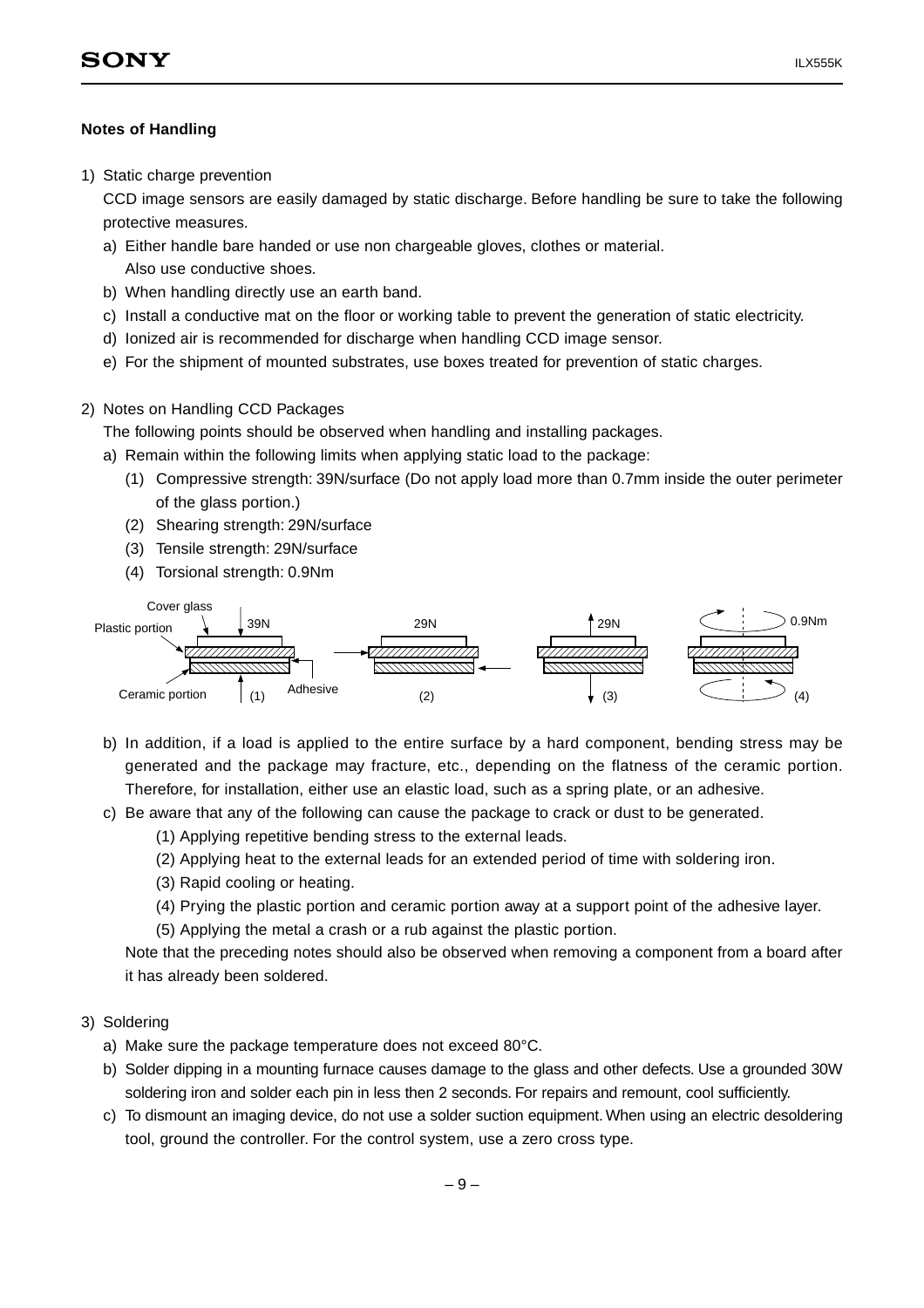- 4) Dust and dirt protection
	- a) Operate in clean environments.
	- b) Do not either touch glass plates by hand or have any object come in contact with glass surfaces. Should dirt stick to a glass surface, blow it off with an air blower. (For dirt stuck through static electricity ionized air is recommended.)
	- c) Clean with a cotton bud and ethyl alcohol if the glass surface is grease stained. Be careful not to scratch the glass.
	- d) Keep in a case to protect from dust and dirt. To prevent dew condensation, preheat or precool when moving to a room with great temperature differences.
- 5) Exposure to high temperatures or humidity will affect the characteristics. Accordingly avoid storage or usage in such conditions.
- 6) CCD image sensors are precise optical equipment that should not be subject to mechanical shocks.